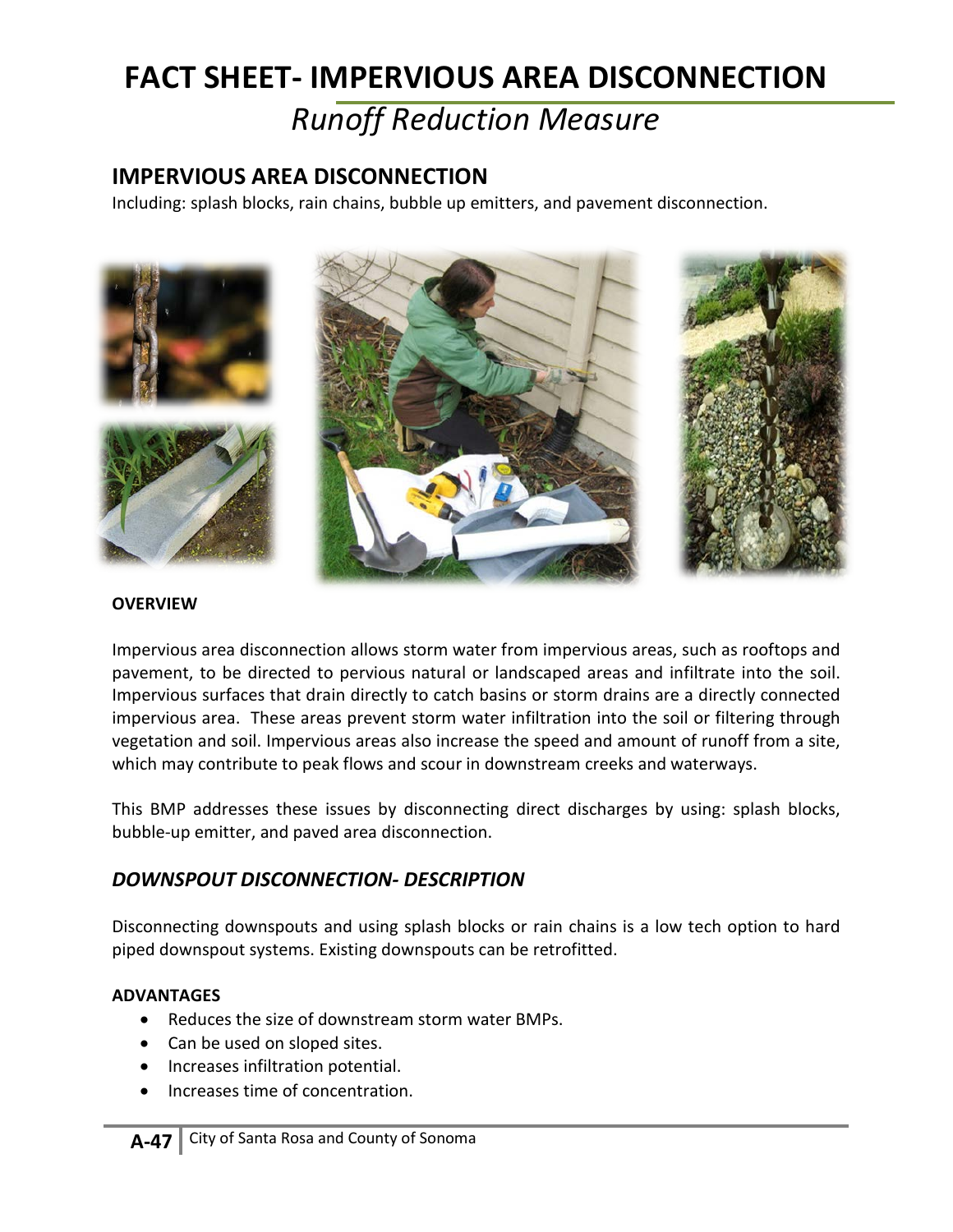## **FACT SHEET- IMPERVIOUS AREA DISCONNECTION**

• Can be used as a retrofit BMP.

#### **LIMITATIONS**

- Adjacent buildings need to be considered in design.
- Ultimate storm water collection needs to be considered in design.
- May not be appropriate on all sites due to space constraints.

#### **KEY DESIGN FEATURES**

- Sites should be evaluated to ensure disconnecting downspouts won't have negative impacts.
- Rain water must be directed away from foundations and footings.
- Downspouts should not be directed to paved areas or across sidewalks.
- Landscaped areas receiving roof water should be adequately sized to prevent runoff or erosion and to allow for infiltration.
- All calculations shall be completed using the "Storm Water Calculator" available at [www.srcity.org/stormwaterLID.](http://www.srcity.org/stormwaterLID)



## *BUBBLE-UP EMITTER-DESCRIPTION*

Bubble-up emitters work very much like disconnected downspouts with splash blocks, but allow for storm water to be released further from the building or into landscape areas that are not directly adjacent to the building.

አንተካተ በተ

 $\Omega$ 

#### **ADVANTAGES**

- Reduces the size of downstream storm water BMPs.
- Takes water away from buildings.
- Increases infiltration potential.
- Increases time of concentration.
- Can be used as a retrofit BMP.

#### **LIMITATIONS**

- Adjacent buildings need to be considered in design.
- Ultimate storm water collection needs to be considered in design.
- May not be appropriate on all sites due to space constraints.

#### **KEY DESIGN FEATURES**

- Rain water must be directed away from foundations and footings.
- Downspouts should not be directed to paved areas or across sidewalks.
- 4" diameter SDR-35 pipe required as a minimum.